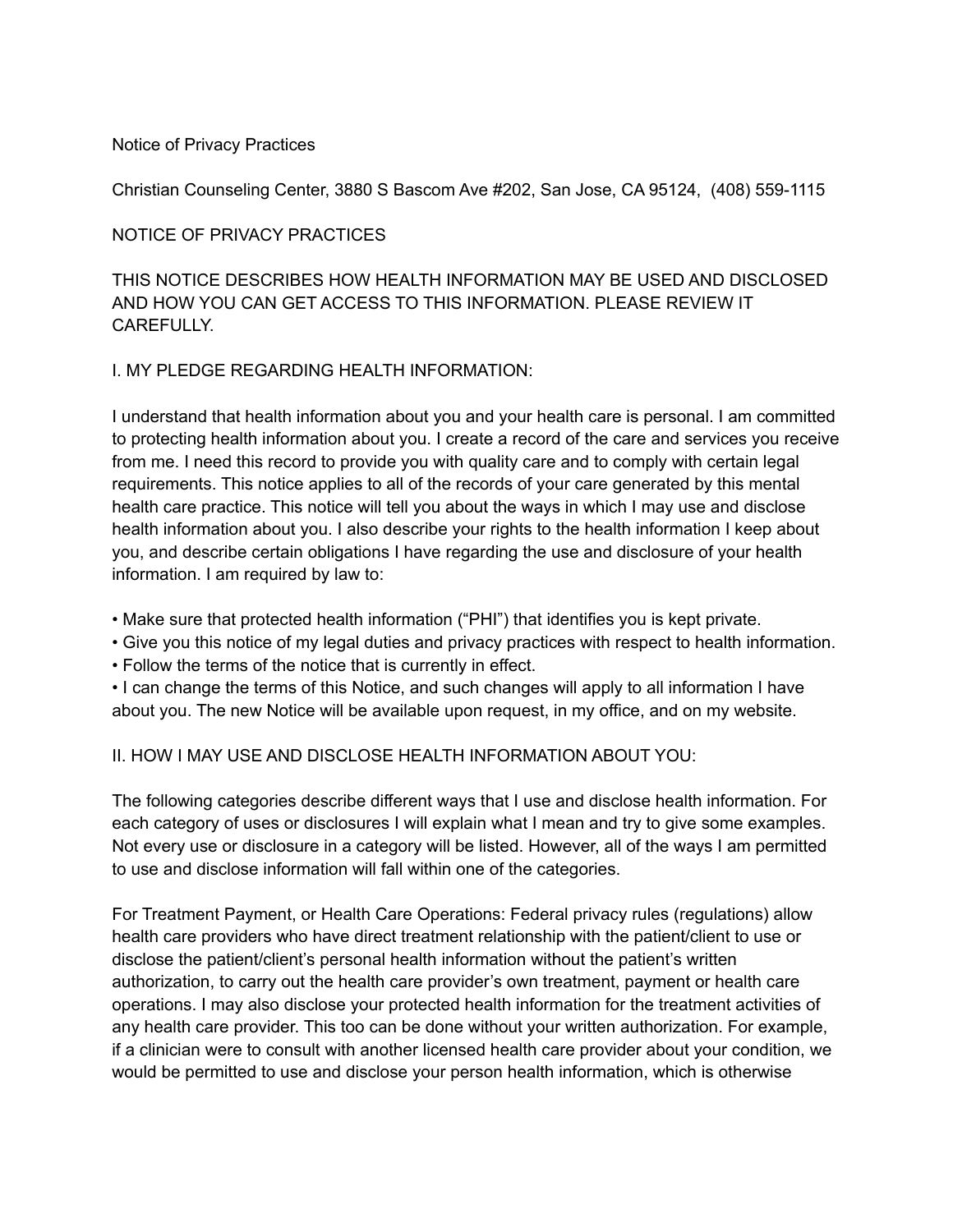confidential, in order to assist the clinician in diagnosis and treatment of your mental health condition.

Disclosures for treatment purposes are not limited to the minimum necessary standard. Because therapists and other health care providers need access to the full record and/or full and complete information in order to provide quality care. The word "treatment" includes, among other things, the coordination and management of health care providers with a third party, consultations between health care providers and referrals of a patient for health care from one health care provider to another.

Lawsuits and Disputes: If you are involved in a lawsuit, I may disclose health information in response to a court or administrative order. I may also disclose health information about your child in response to a subpoena, discovery request, or other lawful process by someone else involved in the dispute, but only if efforts have been made to tell you about the request or to obtain an order protecting the information requested.

III. CERTAIN USES AND DISCLOSURES REQUIRE YOUR AUTHORIZATION:

Psychotherapy Notes. I do keep "psychotherapy notes" as that term is defined in 45 CFR § 164.501, and any use or disclosure of such notes requires your Authorization unless the use or disclosure is:

a. For my use in treating you.

b. For my use in training or supervising mental health practitioners to help them improve their skills in group, joint, family, or individual counseling or therapy.

c. For my use in defending myself in legal proceedings instituted by you.

d. For use by the Secretary of Health and Human Services to investigate my compliance with HIPAA.

e. Required by law and the use or disclosure is limited to the requirements of such law.

f. Required by law for certain health oversight activities pertaining to the originator of the psychotherapy notes.

g. Required by a coroner who is performing duties authorized by law.

h. Required to help avert a serious threat to the health and safety of others.

Marketing Purposes. As a psychotherapist, I will not use or disclose your PHI for marketing purposes.

Sale of PHI. As a psychotherapist, I will not sell your PHI in the regular course of my business.

IV. CERTAIN USES AND DISCLOSURES DO NOT REQUIRE YOUR AUTHORIZATION.

Subject to certain limitations in the law, I can use and disclose your PHI without your Authorization for the following reasons: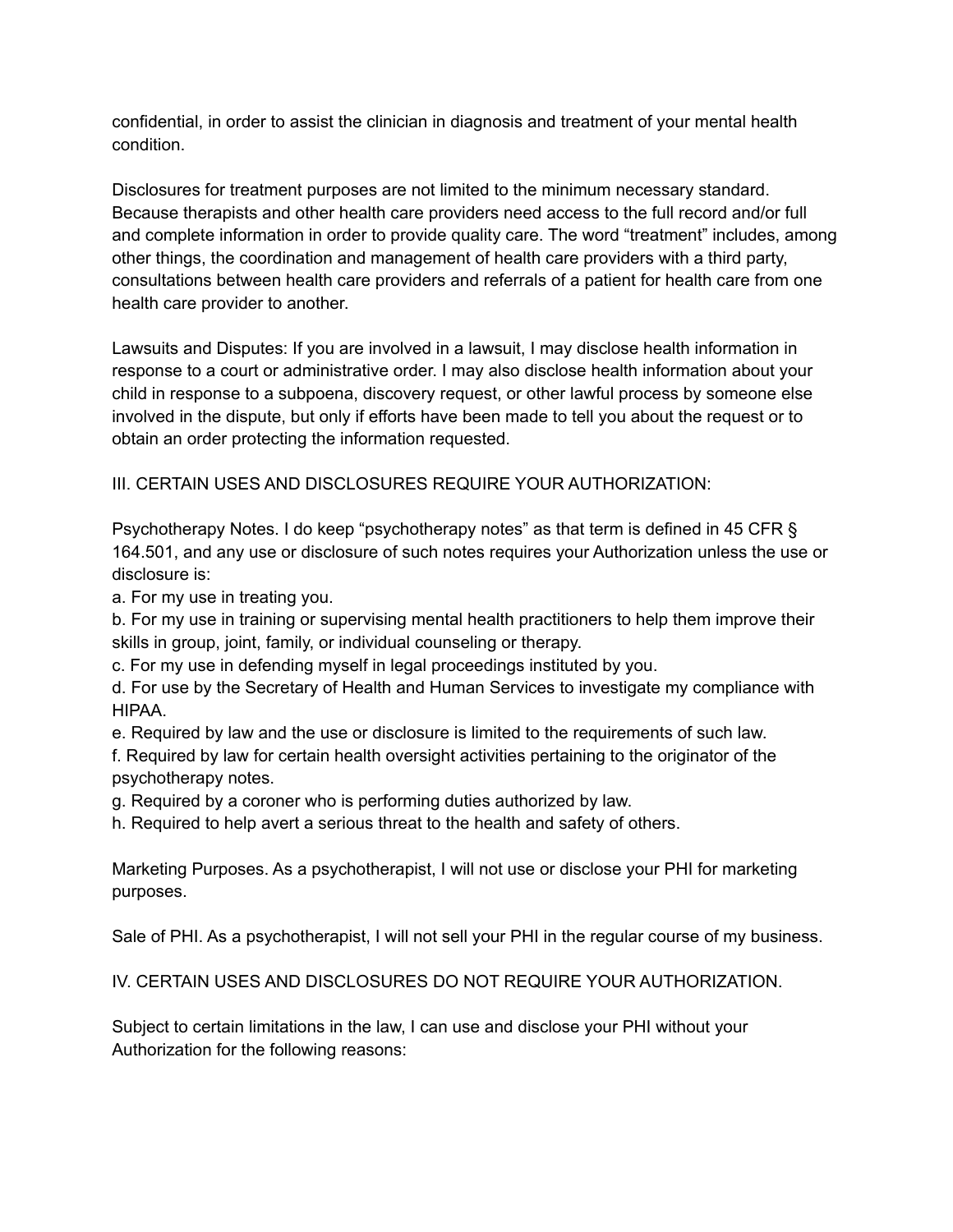When disclosure is required by state or federal law, and the use or disclosure complies with and is limited to the relevant requirements of such law.

For public health activities, including reporting suspected child, elder, or dependent adult abuse, or preventing or reducing a serious threat to anyone's health or safety.

For health oversight activities, including audits and investigations.

For judicial and administrative proceedings, including responding to a court or administrative order, although my preference is to obtain an Authorization from you before doing so.

For law enforcement purposes, including reporting crimes occurring on my premises.

To coroners or medical examiners, when such individuals are performing duties authorized by law.

For research purposes, including studying and comparing the mental health of patients who received one form of therapy versus those who received another form of therapy for the same condition.

Specialized government functions, including, ensuring the proper execution of military missions; protecting the President of the United States; conducting intelligence or counter-intelligence operations; or, helping to ensure the safety of those working within or housed in correctional institutions.

For workers' compensation purposes. Although my preference is to obtain an Authorization from you, I may provide your PHI in order to comply with workers' compensation laws.

Appointment reminders and health related benefits or services. I may use and disclose your PHI to contact you to remind you that you have an appointment with me. I may also use and disclose your PHI to tell you about treatment alternatives, or other health care services or benefits that I offer.

# V. CERTAIN USES AND DISCLOSURES REQUIRE YOU TO HAVE THE OPPORTUNITY TO OBJECT.

Disclosures to family, friends, or others. I may provide your PHI to a family member, friend, or other person that you indicate is involved in your care or the payment for your health care, unless you object in whole or in part. The opportunity to consent may be obtained retroactively in emergency situations.

VI. YOU HAVE THE FOLLOWING RIGHTS WITH RESPECT TO YOUR PHI:

The Right to Request Limits on Uses and Disclosures of Your PHI. You have the right to ask me not to use or disclose certain PHI for treatment, payment, or health care operations purposes. I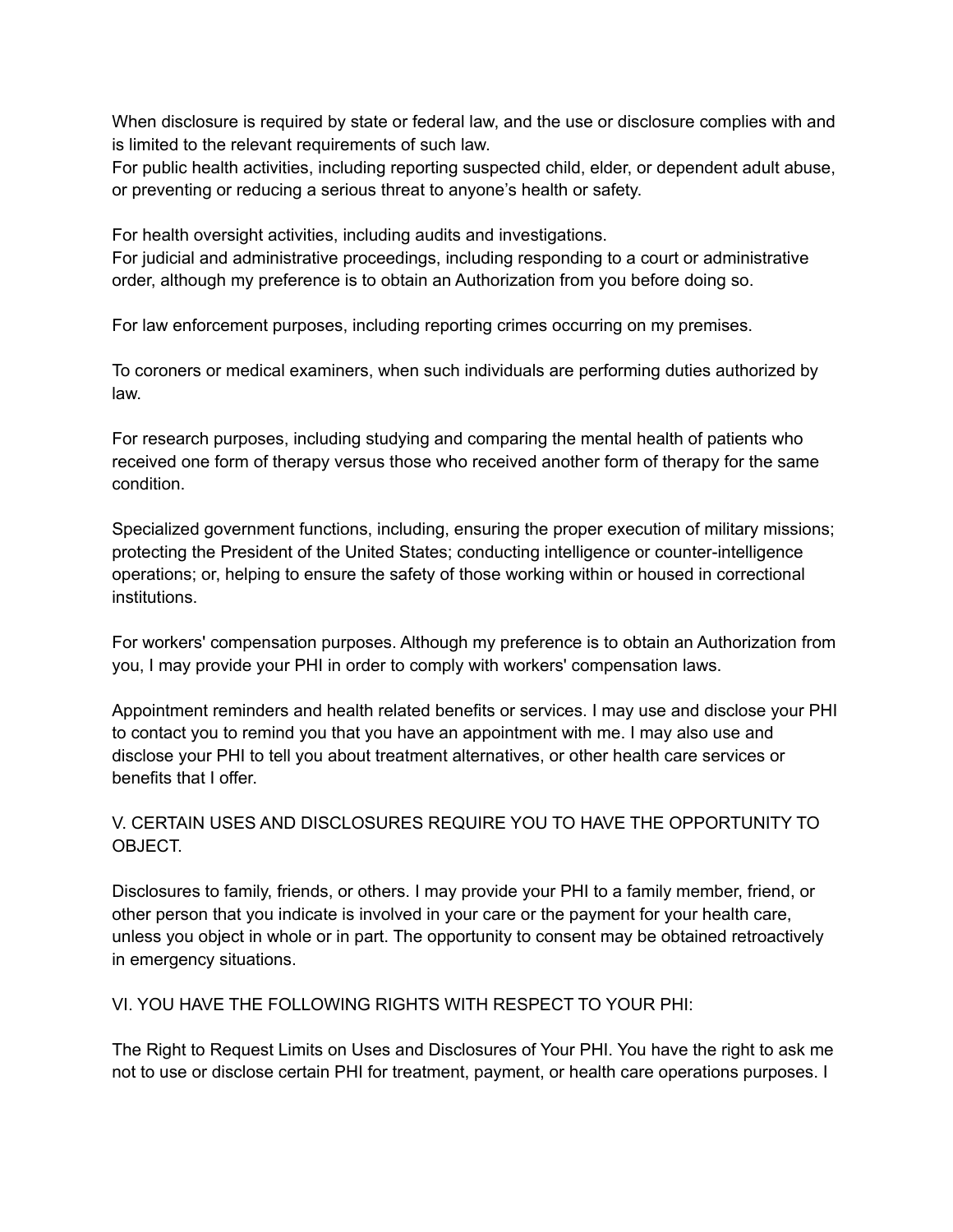am not required to agree to your request, and I may say "no" if I believe it would affect your health care.

The Right to Request Restrictions for Out-of-Pocket Expenses Paid for In Full. You have the right to request restrictions on disclosures of your PHI to health plans for payment or health care operations purposes if the PHI pertains solely to a health care item or a health care service that you have paid for out-of-pocket in full.

The Right to Choose How I Send PHI to You. You have the right to ask me to contact you in a specific way (for example, home or office phone) or to send mail to a different address, and I will agree to all reasonable requests.

The Right to See and Get Copies of Your PHI. Other than "psychotherapy notes," you have the right to get an electronic or paper copy of your medical record and other information that I have about you. I will provide you with a copy of your record, or a summary of it, if you agree to receive a summary, within 30 days of receiving your written request, and I may charge a reasonable, cost based fee for doing so.

The Right to Get a List of the Disclosures I Have Made.You have the right to request a list of instances in which I have disclosed your PHI for purposes other than treatment, payment, or health care operations, or for which you provided me with an Authorization. I will respond to your request for an accounting of disclosures within 60 days of receiving your request. The list I will give you will include disclosures made in the last six years unless you request a shorter time. I will provide the list to you at no charge, but if you make more than one request in the same year, I will charge you a reasonable cost based fee for each additional request.

The Right to Correct or Update Your PHI. If you believe that there is a mistake in your PHI, or that a piece of important information is missing from your PHI, you have the right to request that I correct the existing information or add the missing information. I may say "no" to your request, but I will tell you why in writing within 60 days of receiving your request.

The Right to Get a Paper or Electronic Copy of this Notice. You have the right to get a paper copy of this Notice, and you have the right to get a copy of this notice by e-mail. And, even if you have agreed to receive this Notice via e-mail, you also have the right to request a paper copy of it.

EFFECTIVE DATE OF THIS NOTICE This notice went into effect on September 20, 2013

Acknowledgement of Receipt of Privacy Notice

Under the Health Insurance Portability and Accountability Act of 1996 (HIPAA), you have certain rights regarding the use and disclosure of your protected health information. By checking the